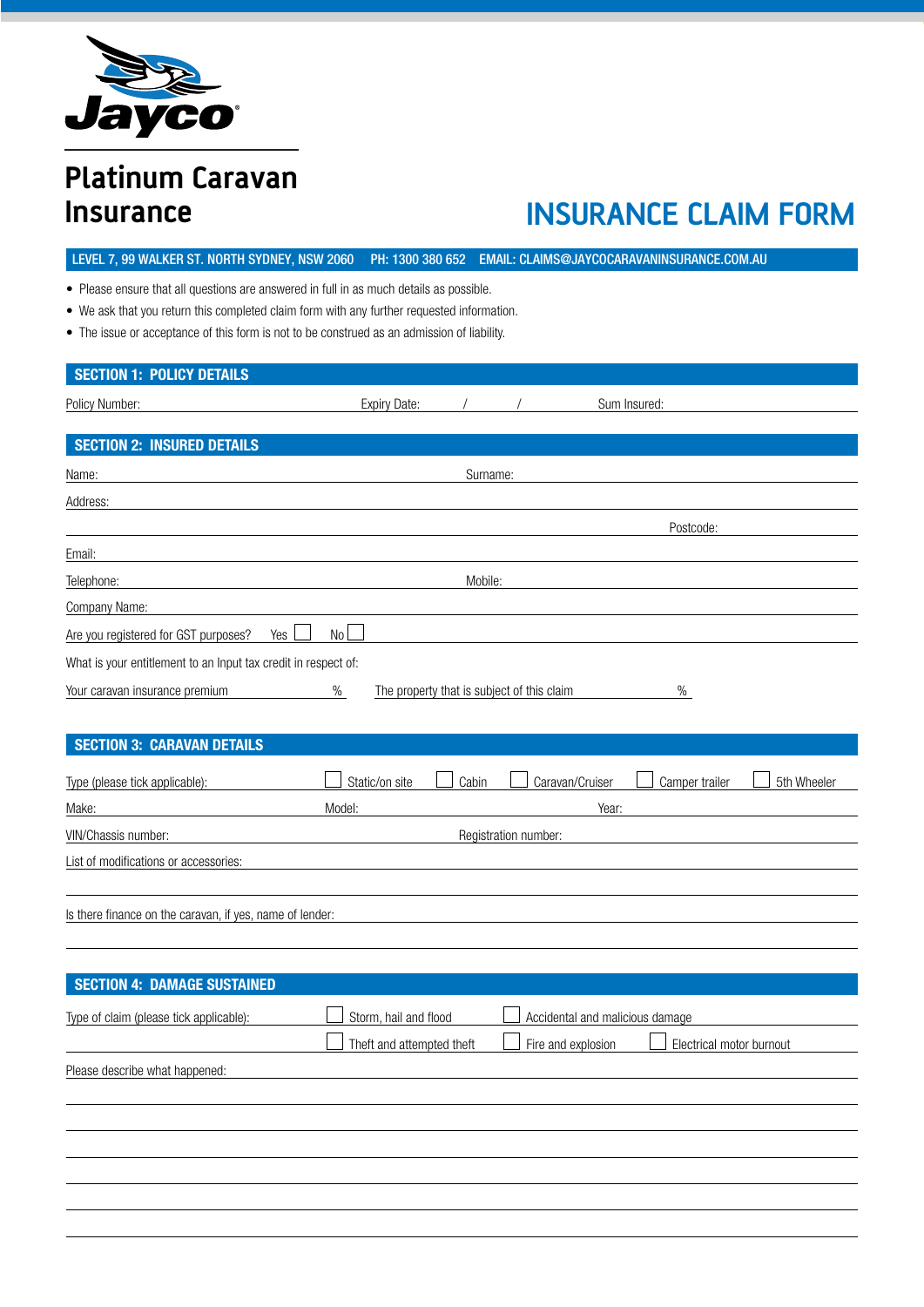| direction of each vehicle.                                                                                  | <b>DIAGRAM OF THE INCIDENT</b> – make a plan of the scene of the accident, showing the width of the roadway, positions of all vehicles. If the accident<br>occurred at an intersection, show and advise all traffic lights or road signs etc. Please mark your caravan with an A and other vehicles as B etc, and the |
|-------------------------------------------------------------------------------------------------------------|-----------------------------------------------------------------------------------------------------------------------------------------------------------------------------------------------------------------------------------------------------------------------------------------------------------------------|
| Date of accident:                                                                                           | Time of accident:                                                                                                                                                                                                                                                                                                     |
| Place of accident:                                                                                          |                                                                                                                                                                                                                                                                                                                       |
| Road surface: sealed/unsealed                                                                               | Weather: dry / wet / snow / hail / ice                                                                                                                                                                                                                                                                                |
| Light conditions: day / night / twilight                                                                    | If night, were lights on?                                                                                                                                                                                                                                                                                             |
| Estimated speed at time of the accident:                                                                    |                                                                                                                                                                                                                                                                                                                       |
| <b>SECTION 5: DETAILS OF THE DRIVER OF THE TOWING VEHICLE</b>                                               |                                                                                                                                                                                                                                                                                                                       |
| Name:                                                                                                       | Date of Birth:                                                                                                                                                                                                                                                                                                        |
| Licence number:                                                                                             | Licence expiry:                                                                                                                                                                                                                                                                                                       |
| Have you ever had any motor vehicle stolen?                                                                 | N <sub>o</sub><br>Yes                                                                                                                                                                                                                                                                                                 |
| If yes, details:                                                                                            |                                                                                                                                                                                                                                                                                                                       |
| Have you ever lost your licence?                                                                            | No<br>Yes                                                                                                                                                                                                                                                                                                             |
| Have you ever had any traffic offences, fines or infringements?                                             | N <sub>o</sub><br>Yes                                                                                                                                                                                                                                                                                                 |
| If yes, details:                                                                                            |                                                                                                                                                                                                                                                                                                                       |
| Have you ever had any prior accidents and/or claims?                                                        | No<br>Yes                                                                                                                                                                                                                                                                                                             |
| If yes, details:                                                                                            |                                                                                                                                                                                                                                                                                                                       |
|                                                                                                             |                                                                                                                                                                                                                                                                                                                       |
|                                                                                                             |                                                                                                                                                                                                                                                                                                                       |
| <b>SECTION 6A: POLICE DETAILS</b>                                                                           |                                                                                                                                                                                                                                                                                                                       |
| No<br>Did police attend the accident scene?<br>Yes                                                          |                                                                                                                                                                                                                                                                                                                       |
| Police station and officer details:                                                                         |                                                                                                                                                                                                                                                                                                                       |
| Police reference number:                                                                                    | No l<br>If the police did not attend the scene was the incident reported?: Yes                                                                                                                                                                                                                                        |
| Were any liquor/drugs, prescriptive or non-prescriptive medication consumed 12 hours prior to the accident? | Yes<br>No l                                                                                                                                                                                                                                                                                                           |
|                                                                                                             |                                                                                                                                                                                                                                                                                                                       |

| If yes, what was consumed and how much:              |       |                |                                                      |            |      |
|------------------------------------------------------|-------|----------------|------------------------------------------------------|------------|------|
| Did police order a breathalyser or blood test?       | Yes L | N <sub>0</sub> | If yes, what was the reading?                        |            |      |
| Who do you believe was responsible for the accident: |       |                |                                                      |            |      |
| Was liability admitted by any party?                 | Yes   | N٥             | Were any fines or infringements issued to any party? | <b>Yes</b> | No l |
| Have you ever had any prior accidents and/or claims? | Yes   | N <sub>0</sub> |                                                      |            |      |
| If yes, details?                                     |       |                |                                                      |            |      |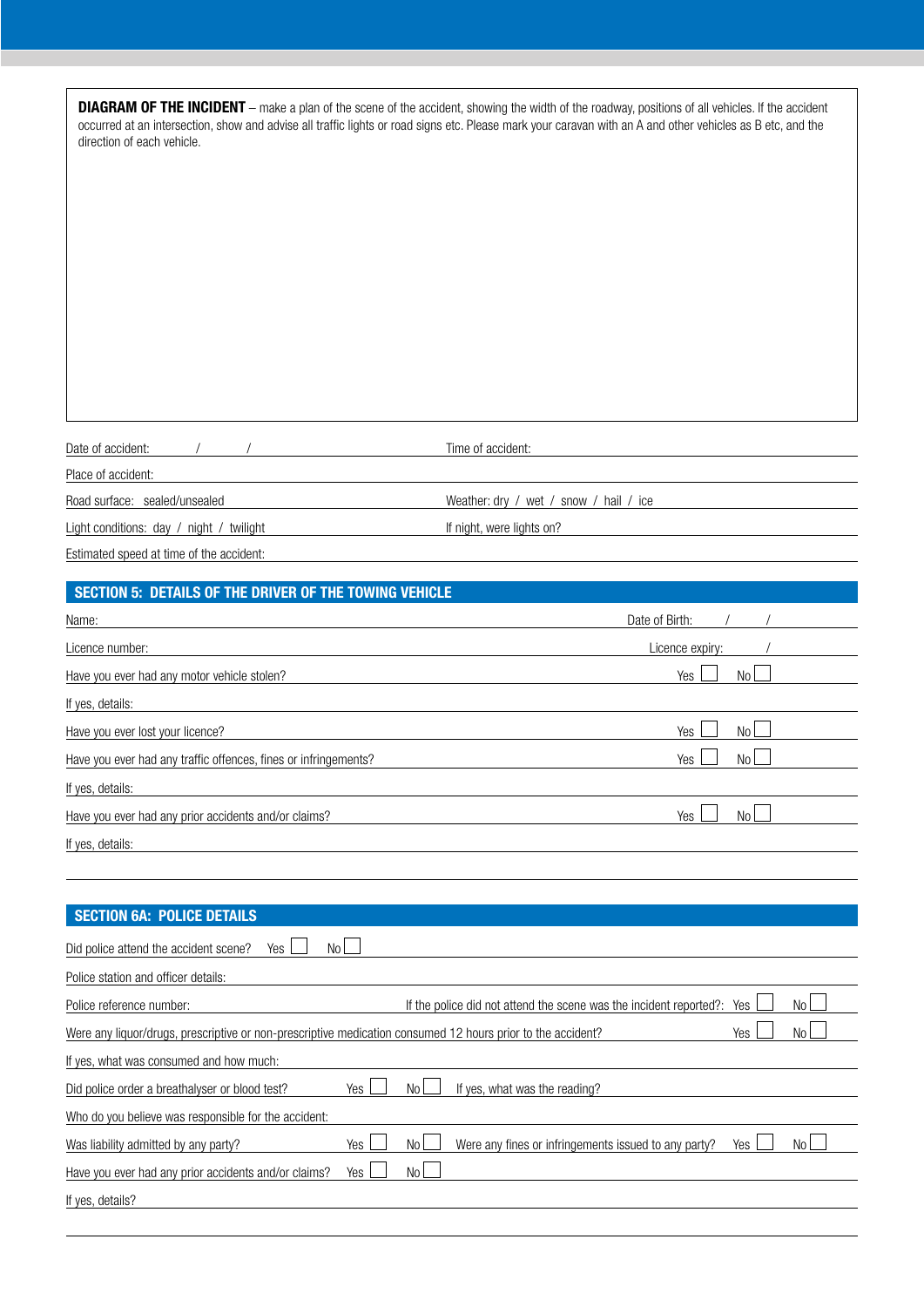## **SECTION 6B: THEFT CLAIMS ONLY**

| Where was the property being claimed stolen from?        |      |                       |
|----------------------------------------------------------|------|-----------------------|
| Have you reported the incident to the police? Yes $\Box$ | No L |                       |
| Police Station:                                          |      |                       |
| Date and time reported:                                  |      | Police report number: |

## **SECTION 7: WITNESS DETAILS**

| Name:    | Phone: |           |
|----------|--------|-----------|
| Address: |        |           |
|          |        | Postcode: |
| Name:    | Phone: |           |
| Address: |        |           |
|          |        |           |

| Postcode: |  |
|-----------|--|
|           |  |

| <b>SECTION 8: THIRD PARTY DETAILS</b> |                      |        |                 |           |
|---------------------------------------|----------------------|--------|-----------------|-----------|
| Drivers name:                         |                      | Phone: |                 |           |
| Drivers address:                      |                      |        |                 |           |
|                                       |                      |        |                 | Postcode  |
| Vehicle make:                         | Registration number: |        | Driver licence: |           |
| Insurer:                              |                      |        |                 |           |
| Owners name (if different to driver): |                      | Phone: |                 |           |
| Owners address:                       |                      |        |                 |           |
|                                       |                      |        |                 | Postcode: |

### **SECTION 9: OTHER PROPERTY DAMAGE**

Damage to property (buildings, fences etc)

#### **SECTION 10: ADDITIONAL INFORMATION AND INJURIES**

| Is the caravan used for personal use?                                                                                                       | Yes | N <sub>0</sub> |  |  |  |
|---------------------------------------------------------------------------------------------------------------------------------------------|-----|----------------|--|--|--|
| Was the caravan on hire?                                                                                                                    | Yes | N <sub>0</sub> |  |  |  |
| If yes please provide full hirer details including name, address, telephone number, drivers licence and towing vehicle registration number: |     |                |  |  |  |
|                                                                                                                                             |     |                |  |  |  |
|                                                                                                                                             |     |                |  |  |  |

Any injuries: Yes Note and the Month of the Month of the Month of the Month of the Month of the Month of the Mo

Details of injuries: